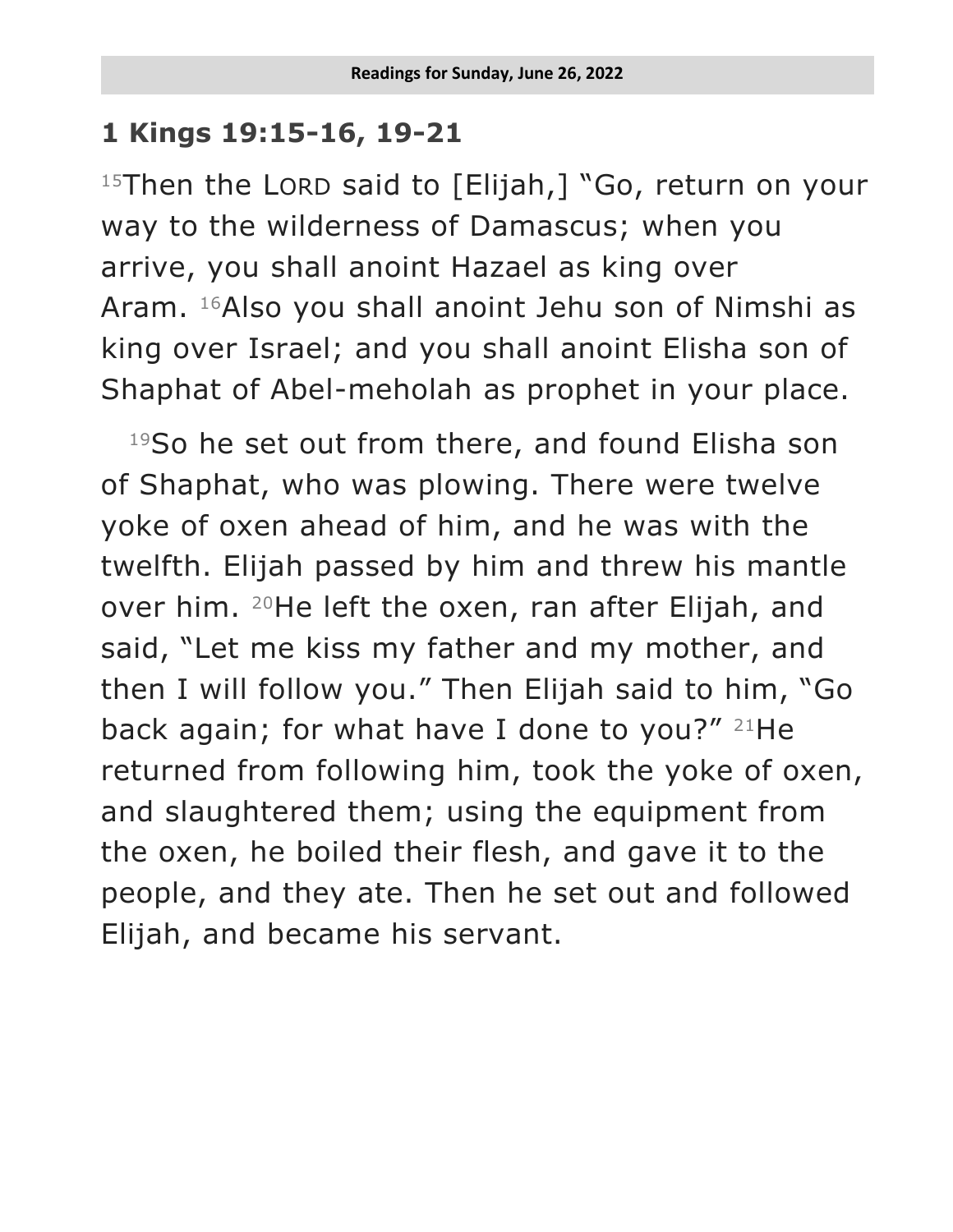## **Psalm 16**

<sup>1</sup>Protect me, O God, for I take ref- <sup>I</sup> uge in you;

I have said to the LORD, "You are my Lord, my good a- **<sup>|</sup>** bove all other."

<sup>2</sup>**All my delight is in the godly that are <sup>|</sup> in the land, upon those who are noble a- <sup>|</sup> mong the people.**

<sup>3</sup>But those who run after **<sup>|</sup>** other gods shall have their troubles **<sup>|</sup>** multiplied.

<sup>4</sup>**I will not pour out drink offerings <sup>|</sup> to such gods, never take their names up- <sup>|</sup> on my lips. R**

<sup>5</sup>O LORD, you are my portion **<sup>|</sup>** and my cup; it is you who up- **<sup>|</sup>** hold my lot.

- <sup>6</sup>**My boundaries enclose a <sup>|</sup> pleasant land; indeed, I have a <sup>|</sup> rich inheritance.**
- 7 I will bless the LORD who **<sup>|</sup>** gives me counsel; my heart teaches me night **<sup>|</sup>** after night.
- <sup>8</sup>**I have set the LORD al- <sup>|</sup> ways before me; because God is at my right hand, I shall <sup>|</sup> not be shaken. R**
	- <sup>9</sup>My heart, therefore, is glad, and my spir- <sup>I</sup> it rejoices; my body also shall **<sup>|</sup>** rest in hope.
	- <sup>10</sup>**For you will not abandon me <sup>|</sup> to the grave, nor let your holy one <sup>|</sup> see the pit.**

<sup>11</sup>You will show me the **<sup>|</sup>** path of life;

in your presence there is fullness of joy, and in your right hand are pleasures for- **<sup>|</sup>** evermore. **R**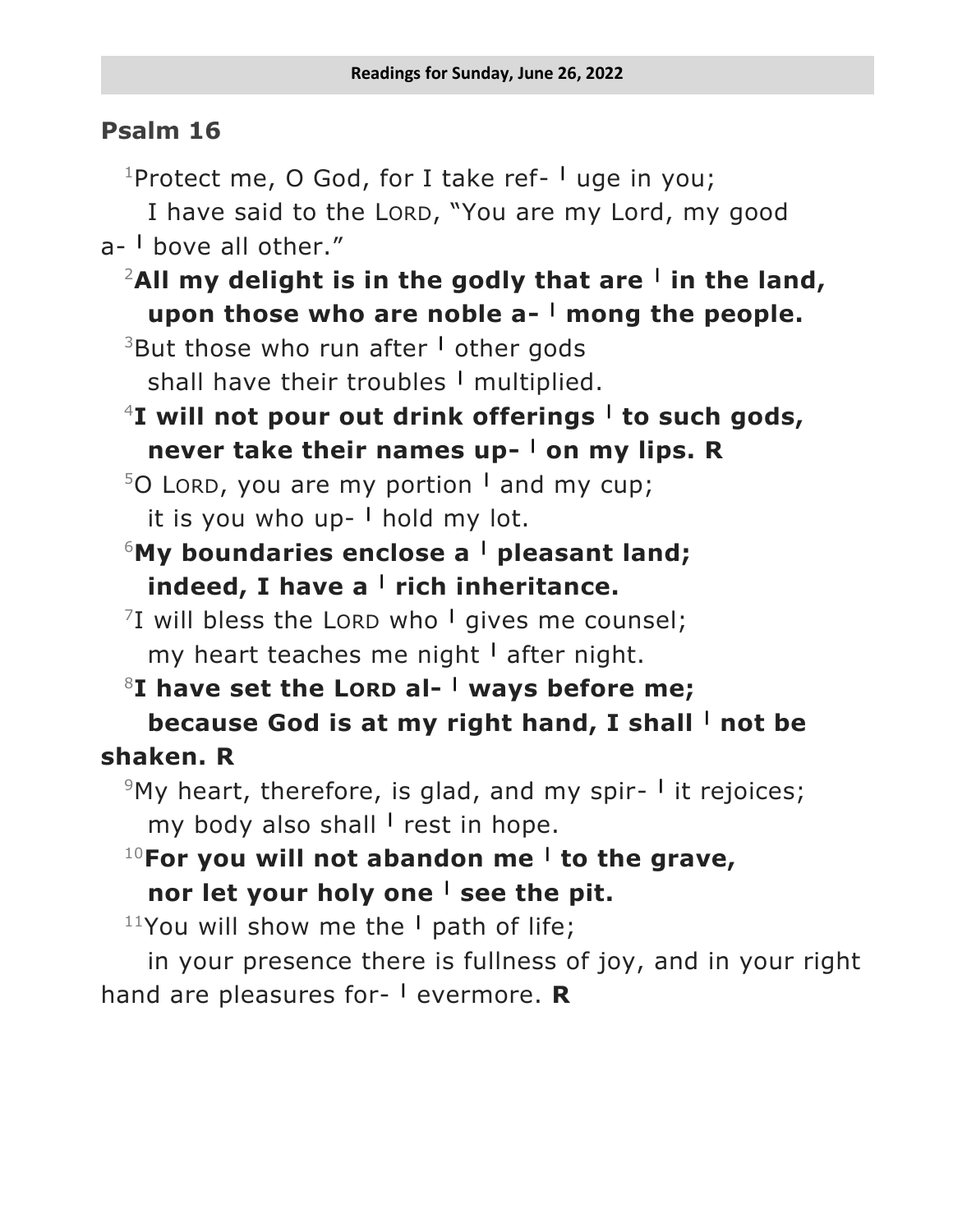## **Galatians 5:1, 13-25**

 $1$ For freedom Christ has set us free. Stand firm, therefore, and do not submit again to a yoke of slavery.

 $13$ For you were called to freedom, brothers and sisters; only do not use your freedom as an opportunity for self-indulgence, but through love become slaves to one another. <sup>14</sup>For the whole law is summed up in a single commandment, "You shall love your neighbor as yourself." 15If, however, you bite and devour one another, take care that you are not consumed by one another.

 $16$ Live by the Spirit, I say, and do not gratify the desires of the flesh. <sup>17</sup>For what the flesh desires is opposed to the Spirit, and what the Spirit desires is opposed to the flesh; for these are opposed to each other, to prevent you from doing what you want. <sup>18</sup>But if you are led by the Spirit, you are not subject to the law. <sup>19</sup>Now the works of the flesh are obvious: fornication, impurity, licentiousness, <sup>20</sup>idolatry, sorcery, enmities, strife, jealousy, anger, quarrels, dissensions, factions, <sup>21</sup>envy, drunkenness, carousing, and things like these. I am warning you, as I warned you before: those who do such things will not inherit the kingdom of God.

 $22$ By contrast, the fruit of the Spirit is love, joy, peace, patience, kindness, generosity, faithfulness, <sup>23</sup>gentleness, and self-control. There is no law against such things.  $24$ And those who belong to Christ Jesus have crucified the flesh with its passions and desires.  $25$ If we live by the Spirit, let us also be guided by the Spirit.